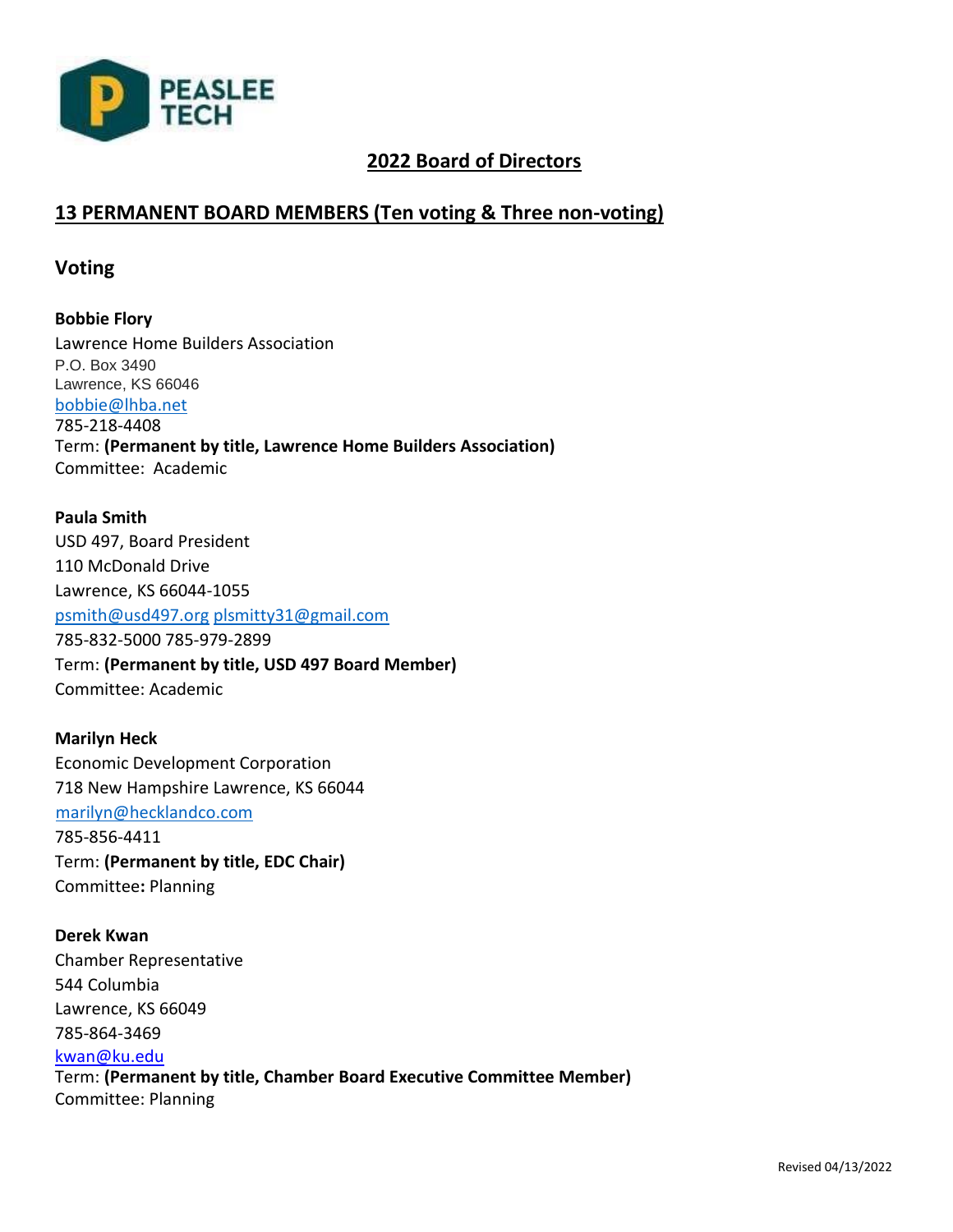**Patrick Kelly** Douglas County Commissioner 1100 Massachusetts Lawrence, KS 66044-3040 [pkelly@douglascountyks.org](mailto:pkelly@douglascountyks.org) 785-393-8346 Term: **(Permanent by title-County Commissioner)**  Committee: Finance

**Lisa Larsen**  Commissioner, City of Lawrence Lawrence, KS 66044 llarsen@lawrenceks.org 785-842-9425 Term: **(Permanent by title—City Commissioner)**  Committee: Finance

**Julie N. Murray, JD** Interim-Vice Chancellor Office of Public Affairs, KU 1450 Jayhawk Boulevard Lawrence, KS 66045 jnmurray@ku.edu 785-864-7100 Term: **(Permanent by title—KU Representative)**  Committee: Planning

**Matthew Wingert** Business Representative Plumbers and Pipefitters Local #441 7038 SW 17<sup>th</sup> Street Topeka, KS 66615 Mwingert@ua441.org 785-215-1360 Term, 2-year: Oct 2014 through Dec 2016 Reappointed to 2nd (2-year term): January 2017 through December 2019 Reappointed to 3rd (2-year term): January 2020 through December 2022 **(Permanent by organization type - Union Representative)**  Committee: Planning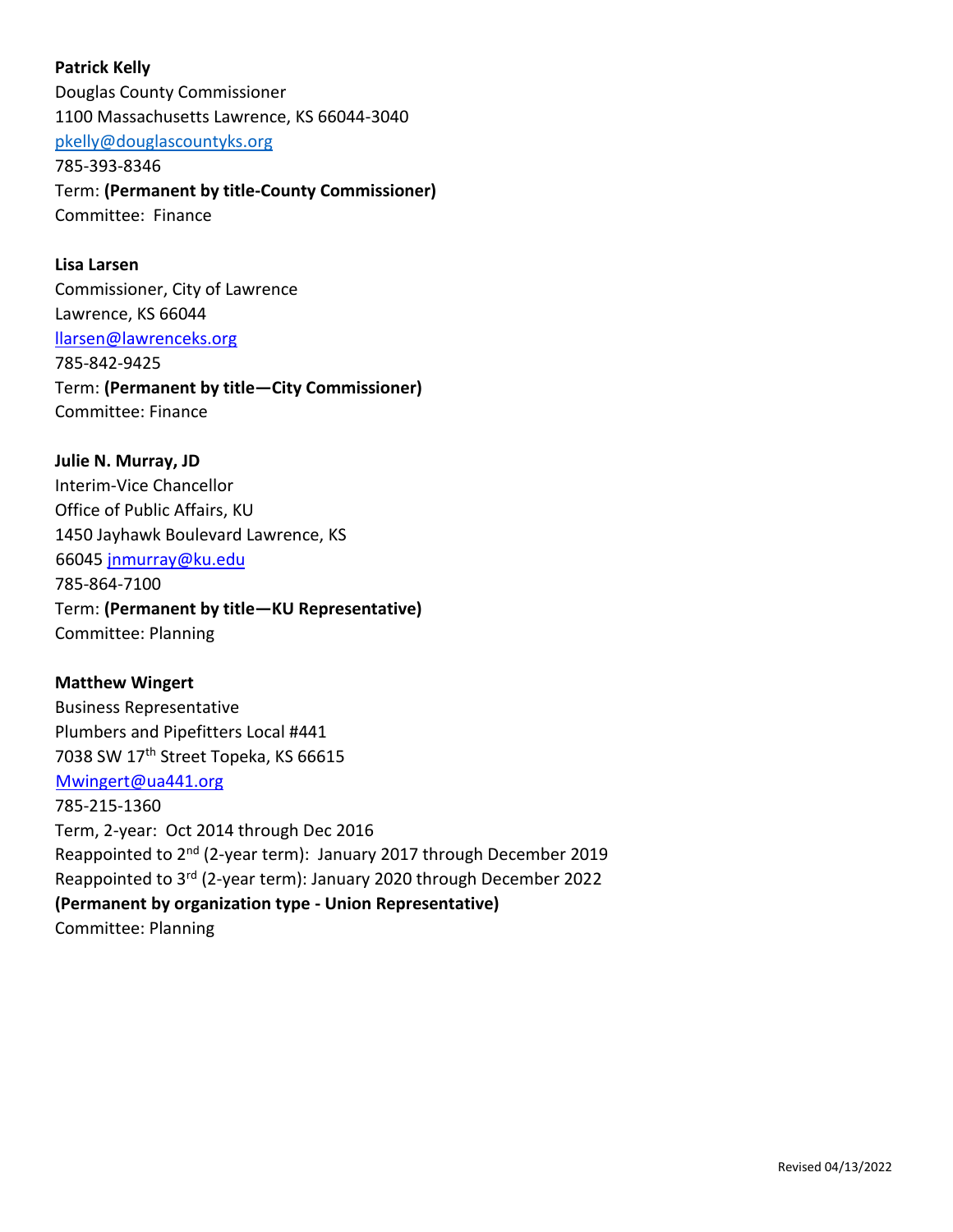## **Gary Westerman**

Regional Operations Manager Kansas Works 1430 SW Topeka Blvd. Topeka, KS 66612-1819 Gary.westerman@ks.gov 785-762-8870 Term, 2-year: January 2022 through December 2024 **(Permanent by organization type - Workforce Development Agency Representative)**  Committee: Academic

## **Non-voting**

**Dr. Anthony Lewis**  Superintendent Lawrence Public Schools, USD 497 110 McDonald Drive Lawrence, KS 66044- 1055 [anthony.lewis@usd497.org](mailto:anthony.lewis@usd497.org) 785-832-5000 Term: **(Permanent by title, USD Superintendent)**  \*Ex-officio / non-voting Committee: Planning

## **Bonnie Lowe**

Lawrence Chamber, CEO 718 New Hampshire Lawrence, KS 66044 blowe@lawrencechamber.com 785-865-4422 Term: **(Permanent by title—Chamber CEO)**  Committee: Finance

**Diane Stoddard** Assistant City Manager City of Lawrence P.O. Box 708 Lawrence, KS 66044-0708 dstoddard@lawrenceks.org 785-832-3413 Term: **(Permanent by title—City Manager or Assistant City Manager)**  \*Ex-officio / non-voting Committee: Academic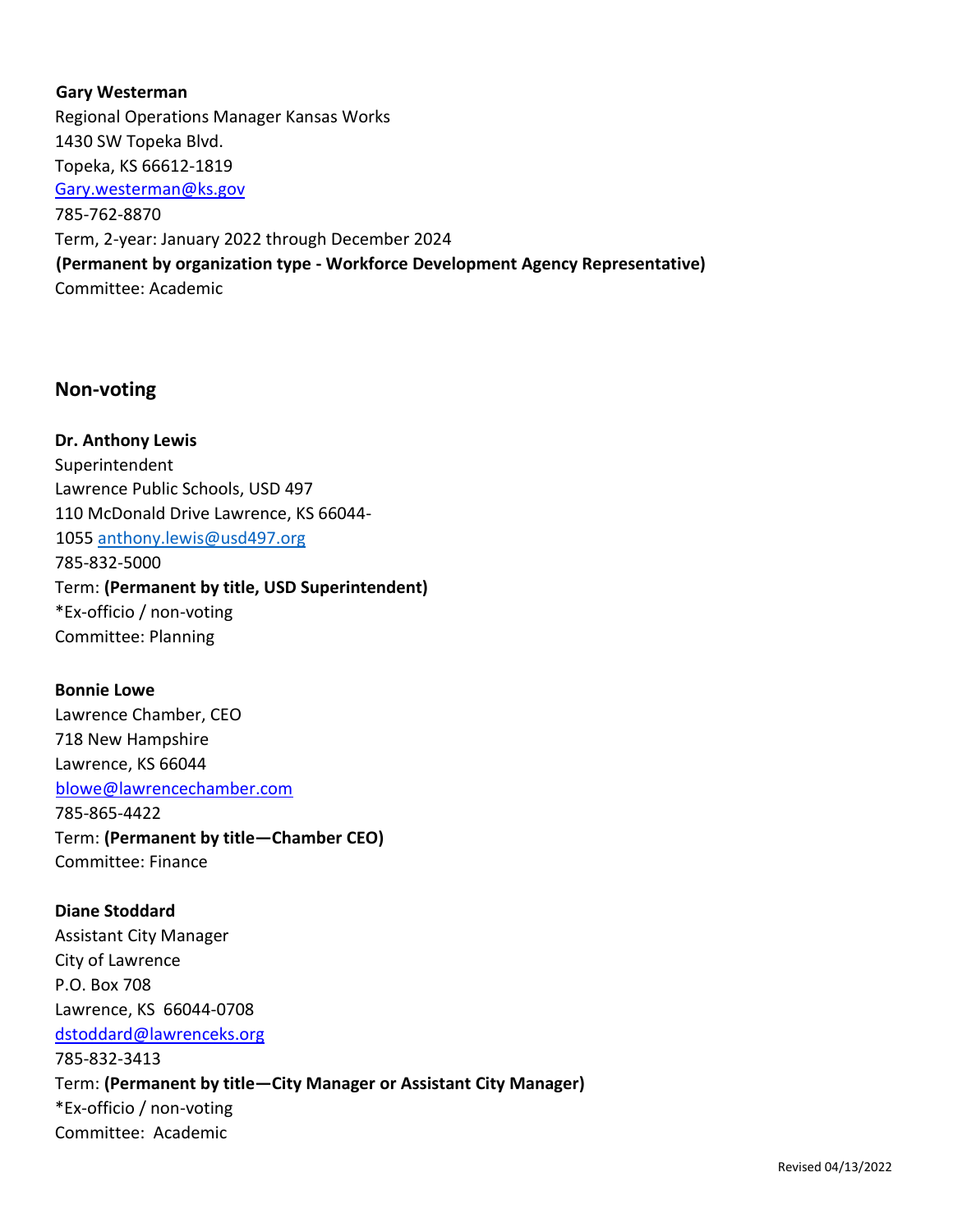## **Sarah Plinsky**

Administrator Douglas County 1100 Massachusetts Lawrence, KS 66044- 3040 splinsky@douglascountyks.org 785-832-5268 Term: (**Permanent by title—County Administrator) \***Ex-officio / non-voting Committee: Finance

# **NON-PERMANENT, AT LARGE, VOTING DIRECTORS (no fewer than one and no more than 11 – 3-year term)**

## **Shirley Martin-Smith**, **President**

Adecco Employment Services, Owner 1201 Wakarusa Dr. Building B - Suite 5 Lawrence, KS 66049 Shirley.Smith@adeccona.com 785-842-1515 Term, 3-year: Reappointed to 3-year term: January 2018 through December 2021 Committee: Executive and Finance

#### **Sandy Dixon, Vice President**

Manufacturing At-Large 3780 Greenway Circle Lawrence, KS 66046 [sdixon@plastikon.com](mailto:sdixon@plastikon.com) 785-330-7100 Term, 3-year: Appointed to 3-year term: February 2019 through December 2022 Committee: Executive and Academic

#### **Cynthia Yulich**, **Treasurer**

Emprise Bank, President 1121 Wakarusa Drive Lawrence, KS 66049- 3864 yulich@emprisebank.com 785-838-2003 First appointed to Board as Permanent Board Position, EDC Chair Appointed to a 2<sup>nd</sup> term (3-year term): January 2020 through December 2023 Committee: Executive and Finance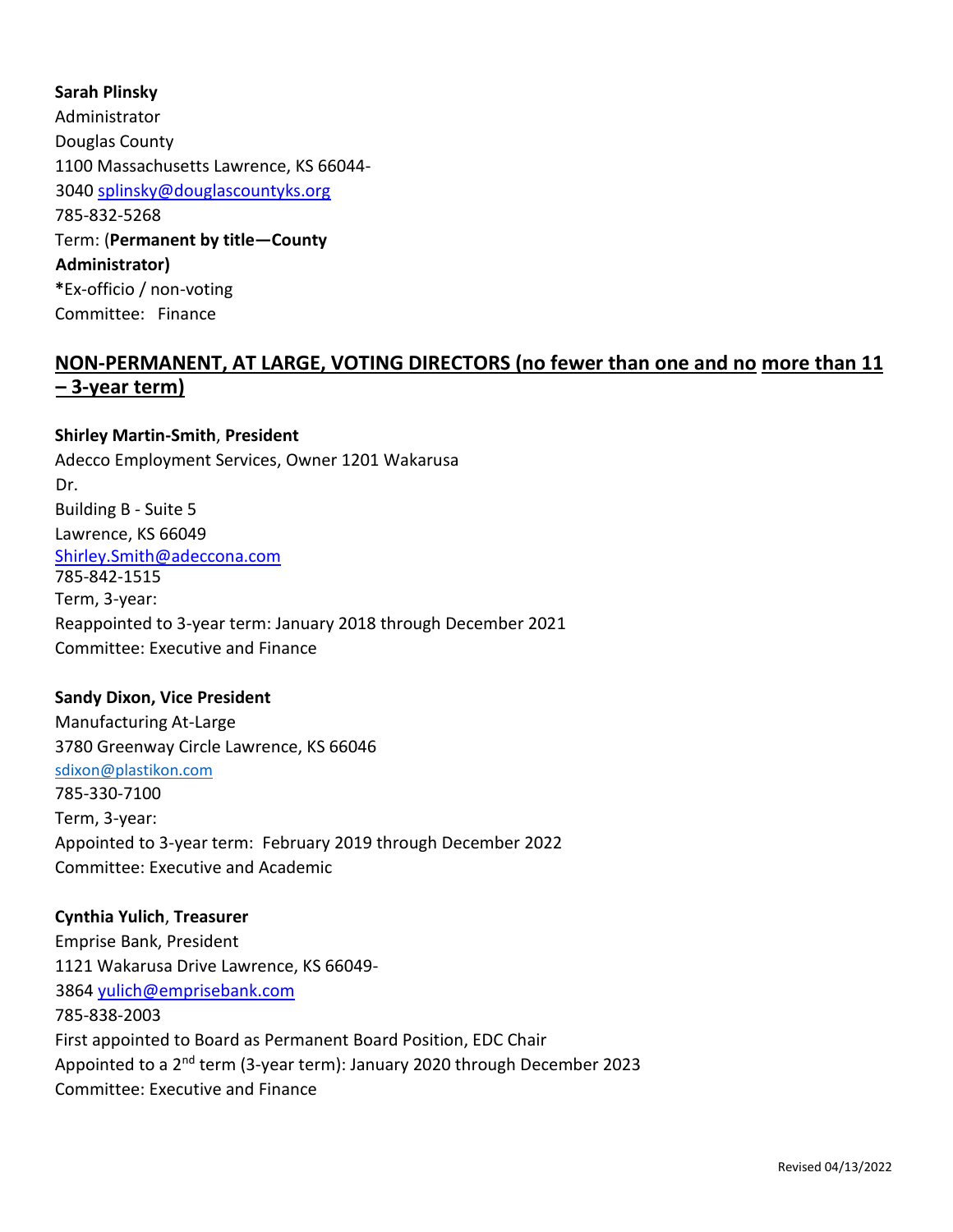## **Craig Weinaug, Secretary**

Community Representative 1027 Hartland Dr Lawrence KS 66049- 3716 craigweinaug@gmail.com 785-691-7248 Appointed to 3-year term: February 2019 through December 2022 Committee: Executive and Finance

## **Taylor Yoest**

Plant Manager JM Smucker Company 727 North Iowa Street, P.O. Box 1120 Lawrence, KS 66044-8120 taylor.yoest@jmsmucker.com 785-312-3640 Term, 2 year: Oct 2014 through Dec 2016 Reappointed to 2<sup>nd</sup> term (3-year term): January 2017 through December 2019 Reappointed to 3rd term (3-year term): January 2020 through December 2023 Committee: Planning

## **Gene Petrie**

Manufacturing Resource Leader Hallmark Lawrence 101 McDonald Drive Lawrence, KS 66044-0099 Gene.Petrie@hallmark.com Term, 2-year: January 2021 through December 2023 Committee: Planning

## **Tracy Green**

President B.A. Green Construction 1207 Iowa Street Lawrence, KS 66044 tgreen@bagreen.com 785-843-5277 Term, 3-year term: October 2016 through December 2019 Reappointed to 2nd term (3-year term): January 2020 through December 2023 Committee: Planning